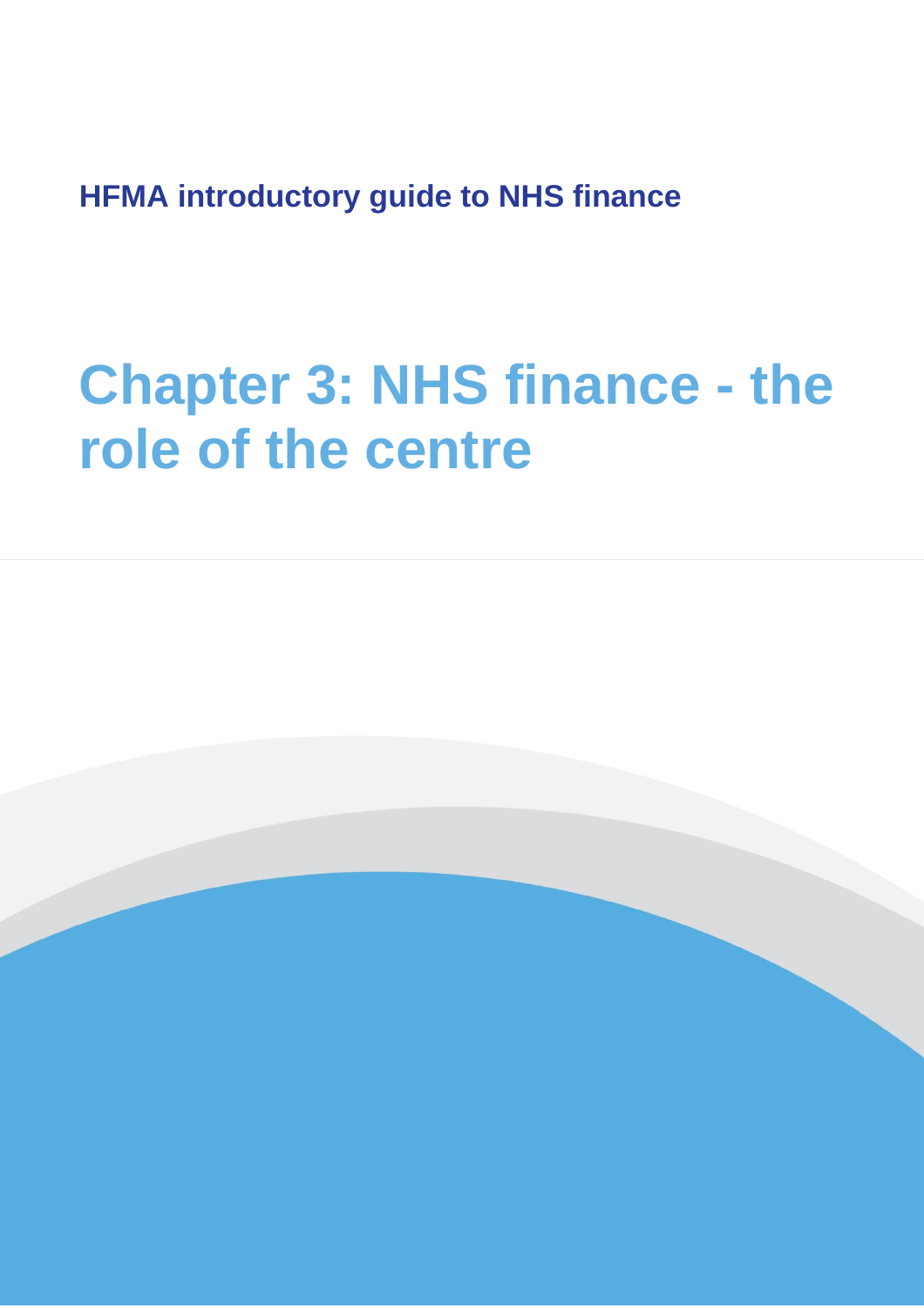## **Chapter 3: NHS finance – the role of the centre**

**The role of government, ministers, and the Department of Health and Social Care (including its ALBs)**

## **Overview**

**O** 

**This chapter focuses on the role of the 'centre' in relation to NHS finance and governance. The chapter covers:** 

- **Parliament**
- **government ministers**
- **the Department of Health and Social Care and its associated arm's length bodies (ALBs)**
- **UK Health Security Agency**
- **Health Education England.**

**For each element, the chapter looks at its status, accountabilities, roles and financing. To remind yourself of the overall structure of the NHS and where 'the centre' fits, look back at the diagram on page 13.**

## **3.1 Parliament**

#### **What it is – status and accountabilities**

Parliament is the highest legislative body in the land and so sits at the top of the 'accountability tree'. In relation to the NHS, Parliament holds the Secretary of State for Health and Social Care to account for the functioning and use of resources of the Department of Health and Social Care, and the NHS.

Parliament approvals the estimates for spending, and supplementary estimates. This is the bedrock of regularity, that is, ensuring that money is being spent for the purposes intended.

#### **What Parliament does – roles and responsibilities**

As well as holding the Secretary of State to account, the cross-party House of Commons Health and Social Care Select Committee examines the expenditure, administration and policy of the Department of Health and Social Care and its associated bodies. The members of this committee are appointed by the House of Commons and its constitution and powers are set out in *House of Commons Standing Order No.152*<sup>25</sup> .

The Health and Social Care Select Committee has a maximum of 11 members and the quorum for any formal proceedings is three. As the members of the committee are appointed by the House they remain on the committee until the next dissolution of Parliament, unless discharged.

Within its remit, the committee has complete discretion to decide which areas to investigate and has the power to require the submission of written evidence and documents, and to send for and examine witnesses. The committee's oral evidence sessions are usually open to the public and are often televised. Deliberative meetings are held in private.

<sup>25</sup> House of Commons, *[Standing orders 2002,](https://publications.parliament.uk/pa/cm200102/cmstords/old275/27519.htm)* October 2001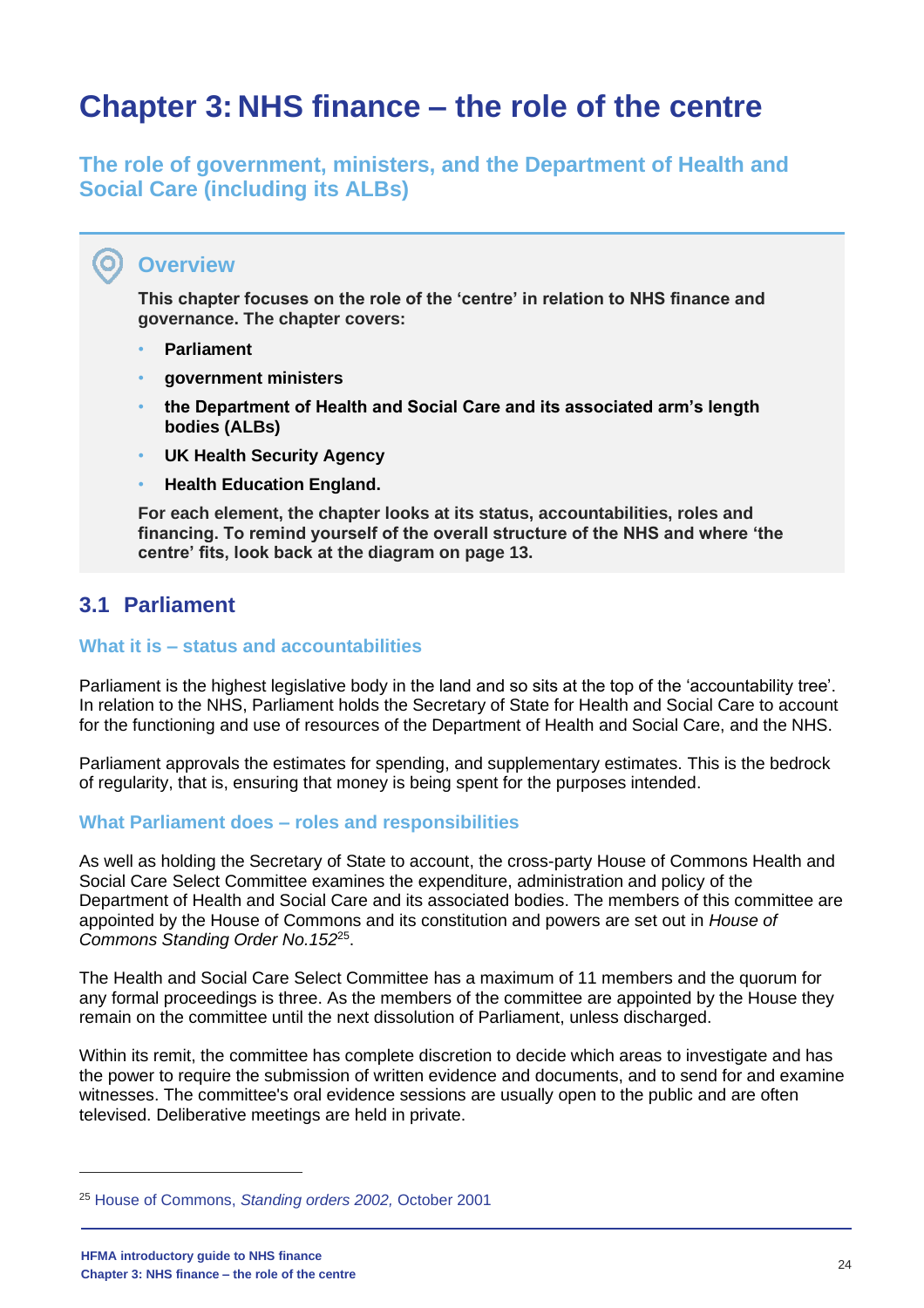When an inquiry ends, a report is agreed by the committee and then published by Her Majesty's Stationery Office. The report is usually published in two volumes: the findings of the committee and the background (memoranda and oral) evidence. The government is committed to responding to such reports within two months of publication.

The committee is supported in its work by a team of staff and by part-time specialists, usually academics or experts from professions relevant to its inquiries.

Two other Parliamentary committees have the ability to scrutinise the Department of Health and Social Care and the NHS:

- the Public Accounts Committee (PAC)
- the Public Administration and Constitutional Affairs Committee (PACAC).

The PAC keeps a check on all public expenditure including money spent on health. Its remit takes it far wider than a view on the annual accounts, with the results of National Audit Office value for money studies usually being considered. In these instances, the PAC takes evidence, usually questioning accounting officers, chief executives and director generals from relevant organisations (such as the Department of Health and Social Care and NHS England and NHS Improvement), before publishing its own report and making recommendations.

The PACAC examines the reports of the Parliamentary and Health Service Ombudsmen and considers matters relating to the quality and standards of civil service administration and constitutional issues.

Other select committees, and the House of Lords, may from time-to-time conduct inquiries into Government policies that impact upon the Department of Health and Social Care.

#### **How Parliament is financed**

Parliament is funded by public money (i.e. by taxpayers).

## **3.2 Secretary of State for Health and Social Care**

#### **What the role is – status and accountabilities**

The Secretary of State for Health and Social Care is a Cabinet minister with responsibility for the 'work of the Department of Health and Social Care, including:

- overall financial control and oversight of NHS delivery and performance
- oversight of social care policy.' 26

The Secretary of State is accountable to Parliament for the provision of the comprehensive health and care service in England.

#### **What the Secretary of State does – roles and responsibilities**

The NHS was established under the *National Health Service Act of 1946*. This and other subsequent Acts of Parliament relating to the NHS set out the duty of the Secretary of State to provide a comprehensive health and care service in England.

The Secretary of State is politically accountable for the NHS and for the resources allocated to the health and social care system.

<sup>26</sup> UK Government, *[Secretary of State for Health and Social Care](https://www.gov.uk/government/ministers/secretary-of-state-for-health-and-social-care)*, 2021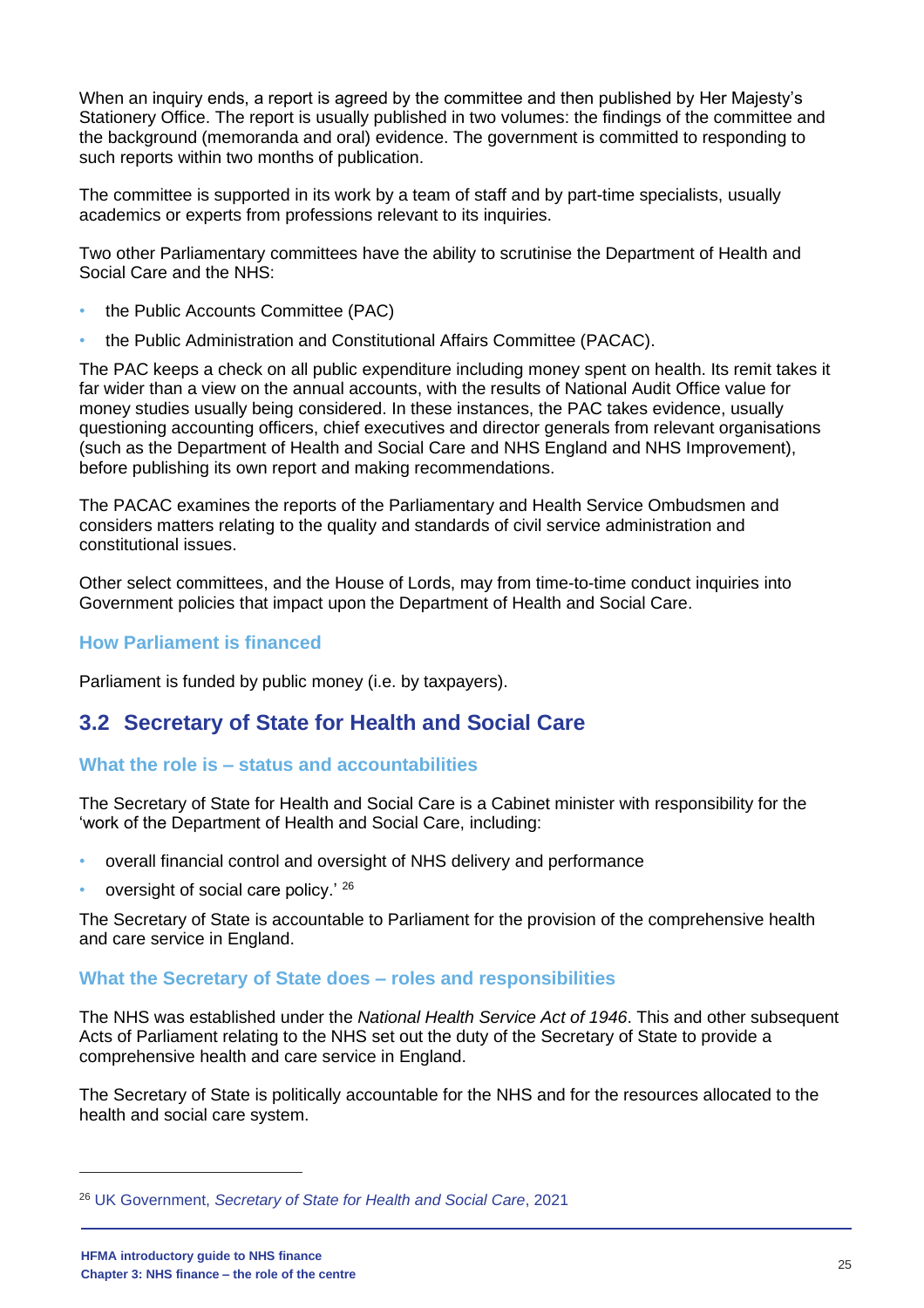He or she is also responsible for:

- oversight of all NHS delivery and performance
- system design
- the legislative framework
- overall strategic direction
- mental health
- championing patient safety.

The *Health and Care Act 2022*<sup>27</sup> sets out some changes to the responsibilities of the Secretary of State, most notably it proposes a new power for them to intervene in local service reconfigurations.

## **3.3 Health Ministers**

#### **What they are – status and accountabilities**

The Secretary of State is supported by a team of health ministers who are appointed by the Government. These ministers are either MPs elected by the public or members of the House of Lords. They are accountable to the Secretary of State.

#### **What ministers do – roles and responsibilities**

Health ministers each have individual responsibility for different aspects of the Department of Health and Social Care's work. The portfolios attached to the ministerial posts often change, depending on the priorities at that point in time and the personal interests of the individuals. For the latest information on ministerial portfolios see the DHSC's website.

## **3.4 The Department of Health and Social Care**

#### **What it is – status and accountabilities**

The Department of Health and Social Care (DHSC) is the Department of State responsible for the NHS, public health and adult social care in England and is accountable via its principal accounting officer (the permanent secretary) to Parliament 'for safeguarding the public funds' allocated to the  $DHSC<sup>28</sup>$ .

The DHSC supports the Secretary of State and ministers in carrying out their ministerial responsibilities including:

- accounting to Parliament and the public for the way money is spent and what is achieved with it
- answering Parliamentary questions and dealing with other Parliamentary business such as debates and enquiries
- responding to communications from the public and MPs
- communicating with the public.

There is a departmental board chaired by the Secretary of State which includes non-executives from outside Government. This board provides advice and support to ministers, and the principal accounting officer, across all of DHSC's responsibilities. An audit and risk assurance committee reports into the board, with the department being subject to external audit by the National Audit

<sup>27</sup> UK Parliament, *[Health and Care Bill](https://bills.parliament.uk/bills/3022)*, July 2021 – the Act was not available to reference at time of publication

<sup>28</sup> [Department of Health and Social Care, A](https://assets.publishing.service.gov.uk/government/uploads/system/uploads/attachment_data/file/725446/DHSC_Accounting_Officer_System_Statement_July_2018.pdf)*ccounting Officer System Statement*, July 2018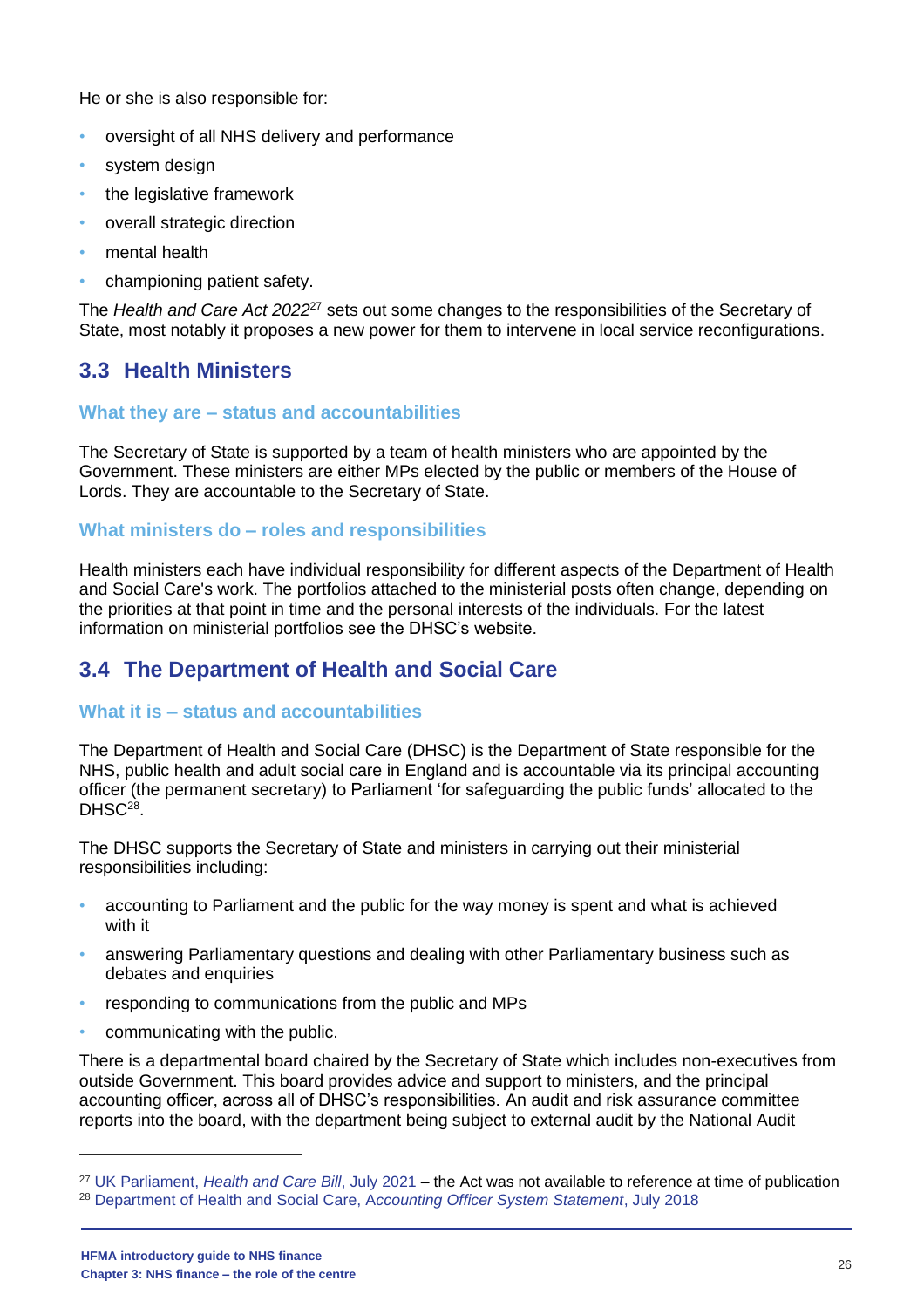Office. The board scrutinises reports on performance and challenges the DHSC on how well it is achieving its objectives'<sup>29</sup>.

#### **What the Department of Health and Social Care does – roles and responsibilities**

The Department of Health and Social Care's (DHSC) overarching purpose is to help people live more independent, healthier lives for longer. It works closely with its partners in the health and care system, its arm's length bodies (ALBs), agencies, local authorities, across government, and with both patients and the public to achieve this aim. The website identifies the DHSC's responsibilities as being:

- supporting and advising ministers: to help them shape and deliver policy that delivers the government's objectives
- setting direction: anticipating the future and leading debates so that global and domestic health is protected and improved
- accountability: making sure the department and its ALBs deliver agreed plans and commitments
- acting as guardians of the health and care framework: making sure the legislative, financial, administrative and policy frameworks are fit for purpose and work together
- troubleshooting: in the last resort, taking the action needed to resolve crucial and complex issues.<sup>30</sup>

The DHSC's single departmental plan<sup>31</sup> lists seven objectives that are shared with its arm's length bodies (ALBs) and partner organisations. The single departmental plan (SDP) was established prior to the Covid-19 outbreak, but the objectives remained relevant during the pandemic. The SDP focuses on short-term objectives and long-term ambitions $^{32}$ .

#### **Single departmental plan objectives (established prior to Covid-19)**

The Department of Health and Social Care supports Ministers in leading the nation's health and social care and helping people live more independent, healthier lives for longer by:

- keeping people safe, leading global health and international relations including EU exit
- keeping people healthy and independent in their communities, supporting the transformation of NHS primary, community and mental health services, and local authority public health and adult social care
- supporting the NHS to deliver high-quality, safe and sustainable hospital care and secure the right workforce
- supporting research and innovation to maximise health and economic productivity
- ensuring accountability of the health and care system to Parliament and the taxpayer; and create an efficient and effective department
- creating value (reduce costs and grow income) by driving excellence in commercial practice across the health and social care system

<sup>29</sup> *Accounting Officer System Statement* (as above).

<sup>30</sup> [Department of Health and Social Care,](https://www.gov.uk/government/organisations/department-of-health-and-social-care/about) *About us,* 2021

<sup>31</sup> [Department of Health and Social Care,](https://www.gov.uk/government/publications/department-of-health-single-departmental-plan/dhsc-single-departmental-plan) *DHSC single departmental plan*, August 2019

<sup>32</sup> UK Government, *[DHSC annual report and accounts: 2019 to 2020](https://www.gov.uk/government/publications/dhsc-annual-report-and-accounts-2019-to-2020)*, January 2021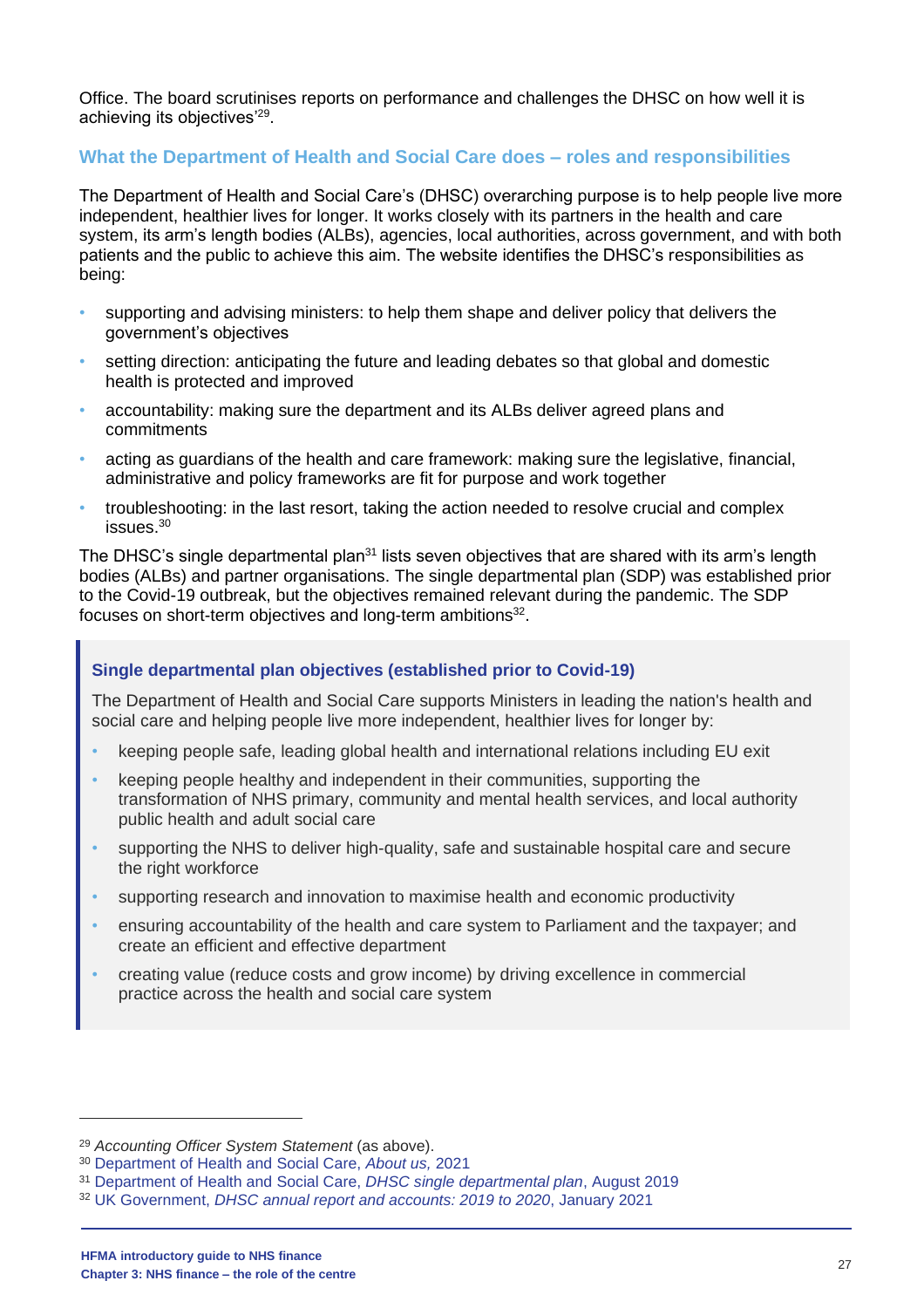Linked to these responsibilities and objectives, the DHSC has a number of key roles including:

- providing leadership for the NHS, adult social care and public health services (including for example, health promotion, health protection against infectious diseases, the safety of medicines and ethical issues) and setting the strategic framework within which they operate
- developing policy and legislation relating to the NHS, adult social care and public health
- supporting the delivery of improvements in the health and adult social care system via performance monitoring and evaluation; managerial and professional leadership of external groups; building capacity and capability and ensuring value for money
- leading on the integration of health and wellbeing into wider Government policy
- allocating the funding received from the Treasury
- setting healthcare standards, targets and outcome measures there are separate 'outcomes frameworks' for the NHS, public health and adult social care
- agreeing an annual mandate with NHS England based on these outcomes frameworks
- reviewing the performance of its arm's length bodies (see below) and intervening (by direction) if necessary
- managing performance against its statutory responsibilities and holding the NHS to account this includes ensuring that the NHS lives within its allocated resources and achieves required efficiency savings.

These roles are translated into a number of specific 'deliverables' for the NHS by NHS England which is responsible for the day-to-day operational management of the NHS and operates at arm's length from the DHSC (see chapter 4).

The DHSC is supported to achieve its objectives by a range of organisations, including its arm's length bodies, covered later in this chapter, and wholly or partially owned companies. These companies include:

- NHS Supply Chain Coordination Ltd set up in 2018 to manage the sourcing, delivery and supply of healthcare products, services and food for NHS trusts and healthcare organisations across England and Wales.
- NHS Shared Business Services Ltd set up in 2005 in partnership with Sopra Steria to provide shared services functions such as finance, human resources and procurement to NHS organisations.
- NHS Property Services Ltd set up in 2012 to take over the residual estate left by strategic health authorities and primary care trusts after their abolition.

#### **How the Department of Health and Social Care is financed**

Parliament, through HM Treasury, usually sets the DHSC's budget for a five-year period in a budgetary exercise known as the spending review, which takes place across Government. The DHSC submits evidence to the Treasury setting out its proposals for expenditure plans covering the five-year period. These plans are then discussed and challenged over several months before being finalised. The outcome of the most recent spending review was released in September 2021 and covers the years 2022/23 to 2024/25, a three-year budget on this occasion. More information about the spending review process is included in chapter 2.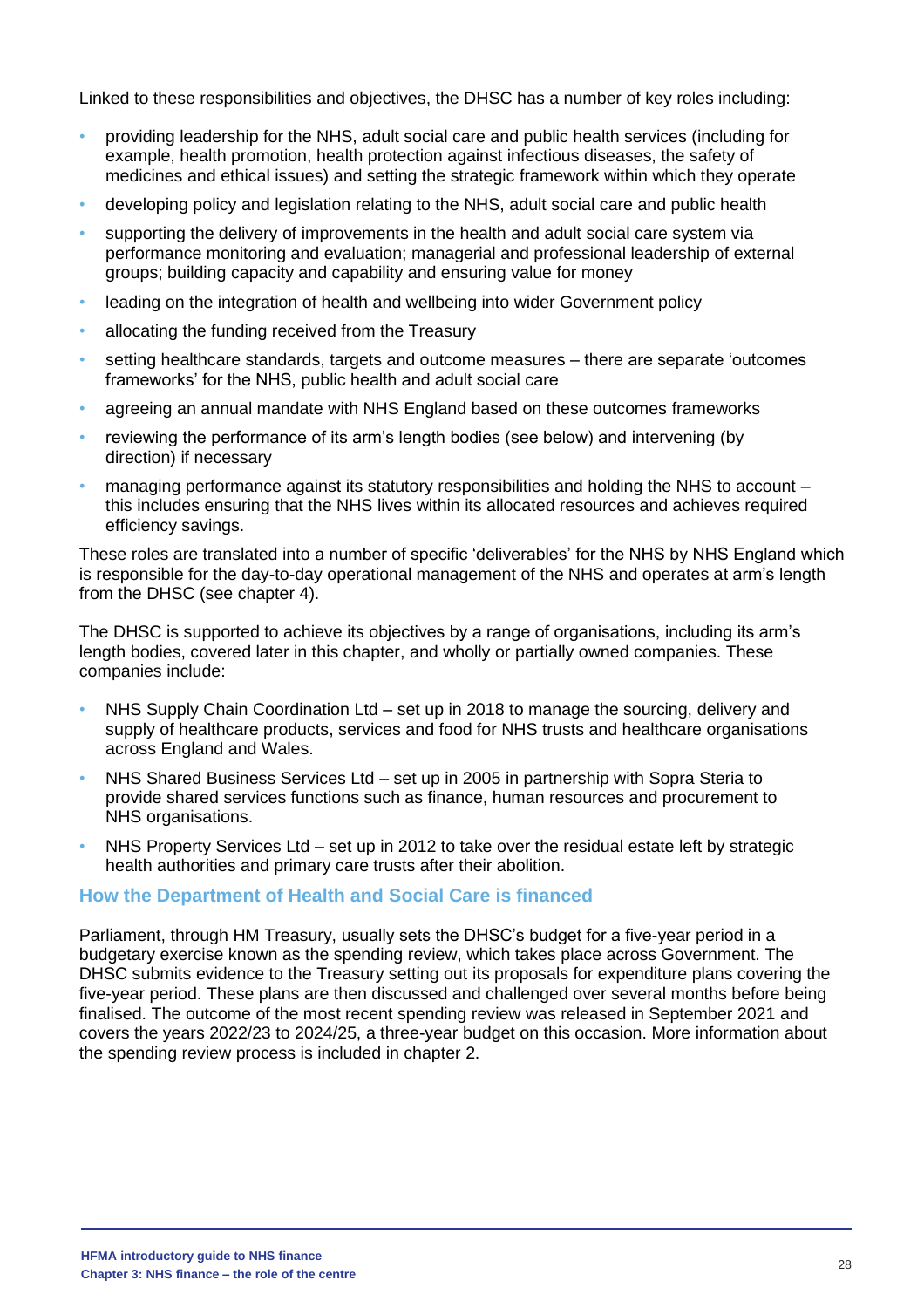Once the Treasury has set the overall budget total, the DHSC determines how this should be allocated. The vast majority of funding is allocated to NHS England, but some is retained in central budgets. For example, for 2021/22, the total revenue budget for the DHSC was £169.1 billion of which £139.1 billion was allocated to NHS England<sup>33</sup>. The DHSC's funding also finances its associated arm's length bodies (ALBs) (see below).

Once resources have been allocated, the DHSC has an on-going responsibility to ensure that the NHS lives within them, and that its objectives are achieved as efficiently as possible. This includes monitoring performance against national targets.

## **3.5 Arm's length bodies**

#### **What they are – status and accountabilities**

Arm's length bodies (ALBs) are stand-alone national organisations sponsored by the Department of Health and Social Care to undertake activities to help deliver its agenda. They range in size but tend to have boards, employ staff and publish accounts. There are three types of  $ALB^{34}$ .

## **Types of ALB**

**Executive agencies** – these are part of the DHSC (and are accountable to it) but have greater operational independence than a division or section of the DHSC.

**Special health authorities** – these are independent bodies created by order under section 28 of the *NHS Act 2006* and subject to direction by the Secretary of State for Health and Social Care.

**Executive non-departmental public bodies (NDPBs)** – these are established by primary legislation and have their own statutory functions. Their relationship with the DHSC is defined in legislation and some have greater independence than others.

Regardless of their status, every ALB has a 'framework agreement' which sets out its relationship with the DHSC – in particular, these agreements cover:

- lines of accountability
- working arrangements
- core financial requirements
- relationships with other ALBs and organisations in the system
- how the ALB is held to account for delivering its objectives and outcomes and for the use of public money.

Each ALB must also submit a business plan to the DHSC for approval each year indicating how its objectives will be achieved and forecasting its financial performance. Every ALB must lay its annual report and accounts before Parliament.

The DHSC has a duty to keep the performance of ALBs under review and the Secretary of State can intervene in the event of 'significant failure'.

<sup>33</sup> [HM Treasury,](https://www.gov.uk/government/publications/budget-2021-documents/budget-2021-html#financing) *Budget 2021*, March 2021

<sup>&</sup>lt;sup>34</sup> The Department of Health and Social Care also works with a number of 'advisory non-departmental bodies' such as the NHS Pay Review Body and the Review Body on Doctors' and Dentists' remuneration; as well as other bodies such as NHS Property Services Ltd and Community Health Partnerships Ltd.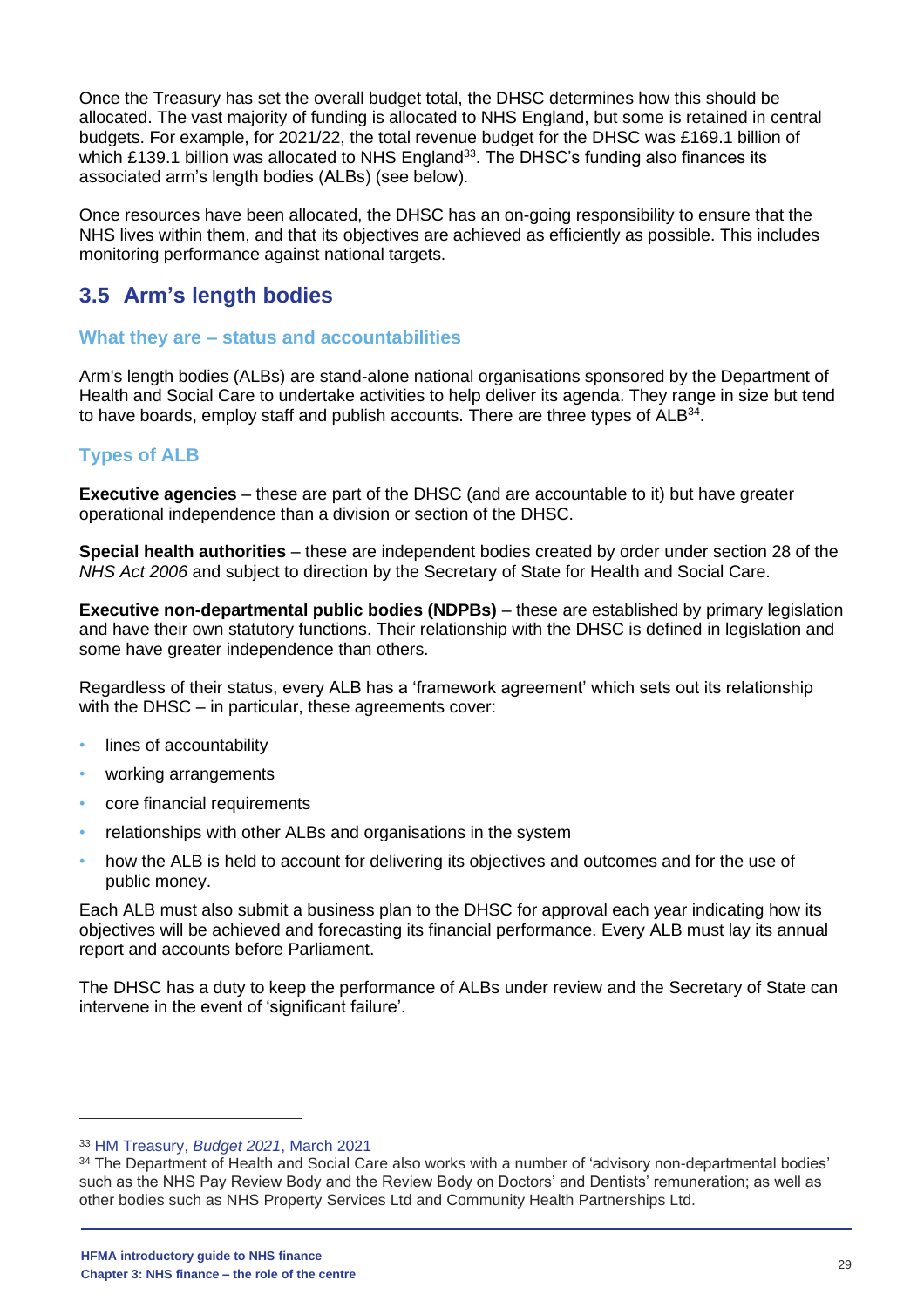### **What ALBs do – roles and responsibilities**

ALBs can be categorised by function as follows.

#### **Regulatory – ALBs that hold the health and social care system to account:**

- NHS England and NHS Improvement\* (NDPB)
- Care Quality Commission (CQC) (NDPB)
- Medicines and Healthcare Products Regulatory Agency (executive agency)
- Human Fertilisation and Embryology Authority (NDPB)
- Human Tissue Authority (NDPB)

\*NHS England and NHS Improvement consists of three separate statutory organisations which work as a single organisation under the same management team. The three organisations are the NHS Trust Development Authority (special health authority), Monitor (NDPB) and NHS England (NDPB). Since 1 April 2016 the NHS Trust Development Authority and Monitor have operated as a single organisation called NHS Improvement. In April 2019 NHS England and NHS Improvement moved to a single leadership model. The *Health and Care Act 2022* sets out the intention to transfer the powers of Monitor and the NHS Trust Development Authority to NHS England and abolish the previous organisations. The role of NHS England and NHS Improvement is covered in chapter four.

#### **Public welfare – ALBs that focus primarily on safety and the protection of public and patients:**

- UK Health Security Agency (UKHSA) (executive agency)
- Health Research Authority (NDPB)

#### **Standards – ALBs that focus primarily on establishing national standards and best practice:**

• National Institute for Health and Care Excellence (NICE) (NDPB).

#### **Central services to the NHS – ALBs that provide cost-effective services and focused expertise across the health and social care system:**

- NHS Blood and Transplant (special health authority)
- NHS Business Services Authority (special health authority)
- NHS Counter Fraud Authority (special health authority)
- NHS Resolution (special health authority).

We will look more closely at the role NHS England and NHS Improvement undertake in chapter four. Some of the other ALBs that have a particular bearing on NHS finance and governance are considered later in this chapter.

#### **How ALBs are financed**

ALBs are financed primarily out of the settlement received by the Department of Health and Social Care (as 'grant in aid') although some levy fees for services provided (for example, the CQC charges a registration fee) and others are financed largely via charges to users of their services – for example, in the case of NHS Blood and Transplant, hospitals (both NHS and private) pay for each unit of blood supplied.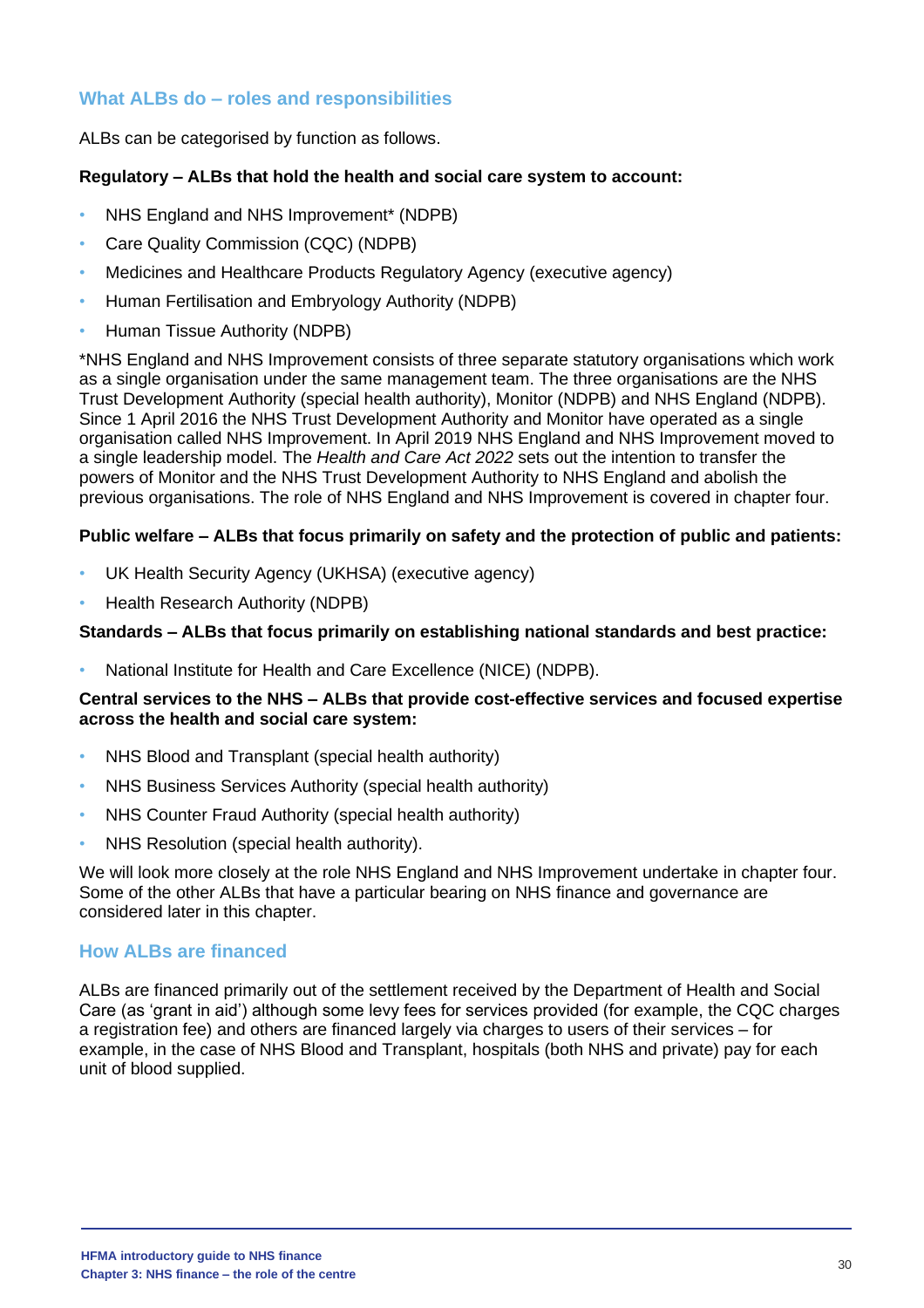## **3.6 UK Health Security Agency**

#### **What it is – status and accountabilities**

In August 2020, following the outbreak of the Covid-19 pandemic, the then Secretary of State for Health and Social Care announced the establishment of the National Institute for Health Protection (NIHP), bringing together health protection elements of Public Health England with the NHS Test and Trace service and the Joint Biosecurity Centre's intelligence and analytical capability<sup>35</sup>. Subsequently the new organisation's name was changed to the UK Health Security Agency (UKHSA), and it became fully operational in October 2021<sup>36</sup>. It was established to help ensure that the UK can respond quickly and at greater scale to deal with pandemics and future threats.

Public Health England (PHE), which was established under the *Health and Social Care Act 2012,*  was abolished in 2021 and its health improvement responsibilities transferred to the Office for Health Improvement and Disparities (OHID) within the DHSC.

The UKHSA is an executive agency of the Department of Health and Social Care and is therefore accountable to the DHSC.

#### **What the UKHSA does – roles and responsibilities**

The UKHSA is responsible for planning, preventing and responding to external health threats, and providing intellectual, scientific and operational leadership at national and local level.

The responsibilities of the UKHSA include:

- the health protection functions previously the responsibility of Public Health England
- planning and executing the response to external health threats such as pandemics
- the [Joint Biosecurity Centre](https://en.wikipedia.org/wiki/Joint_Biosecurity_Centre)
- [NHS Test and Trace.](https://en.wikipedia.org/wiki/NHS_Test_and_Trace)

#### **How the UKHSA is financed**

UKHSA is financed out of the Department of Health and Social Care's allocation.

## **3.7 Health Education England and Local Education and Training Boards**

#### **What it is – status and accountabilities**

Health Education England (HEE)<sup>37</sup> was originally established by the 2012 Act as a special health authority within the Department of Health and Social Care. In April 2015 it became an NDPB. It has 2,250 members of staff. In April 2023 it will become part of NHS England as a standalone directorate.

#### **What HEE does – roles and responsibilities**

HEE provides national leadership and oversight on strategic planning and development of the health and public health workforce and allocates education and training resources. In other words, HEE ensures that the healthcare workforce has the right skills and is available in the right numbers.

<sup>35</sup> Department of Health and Social Care, *[The future of public health: the NIHP and other public health](https://www.gov.uk/government/publications/the-future-of-public-health-the-nihp-and-other-public-health-functions)  functions*[, September 2020](https://www.gov.uk/government/publications/the-future-of-public-health-the-nihp-and-other-public-health-functions)

<sup>36</sup> [UK Health Security Agency, About us, 2021](https://www.gov.uk/government/organisations/uk-health-security-agency/about)

<sup>37</sup> [Health Education England,](https://www.hee.nhs.uk/about) *About,* 2022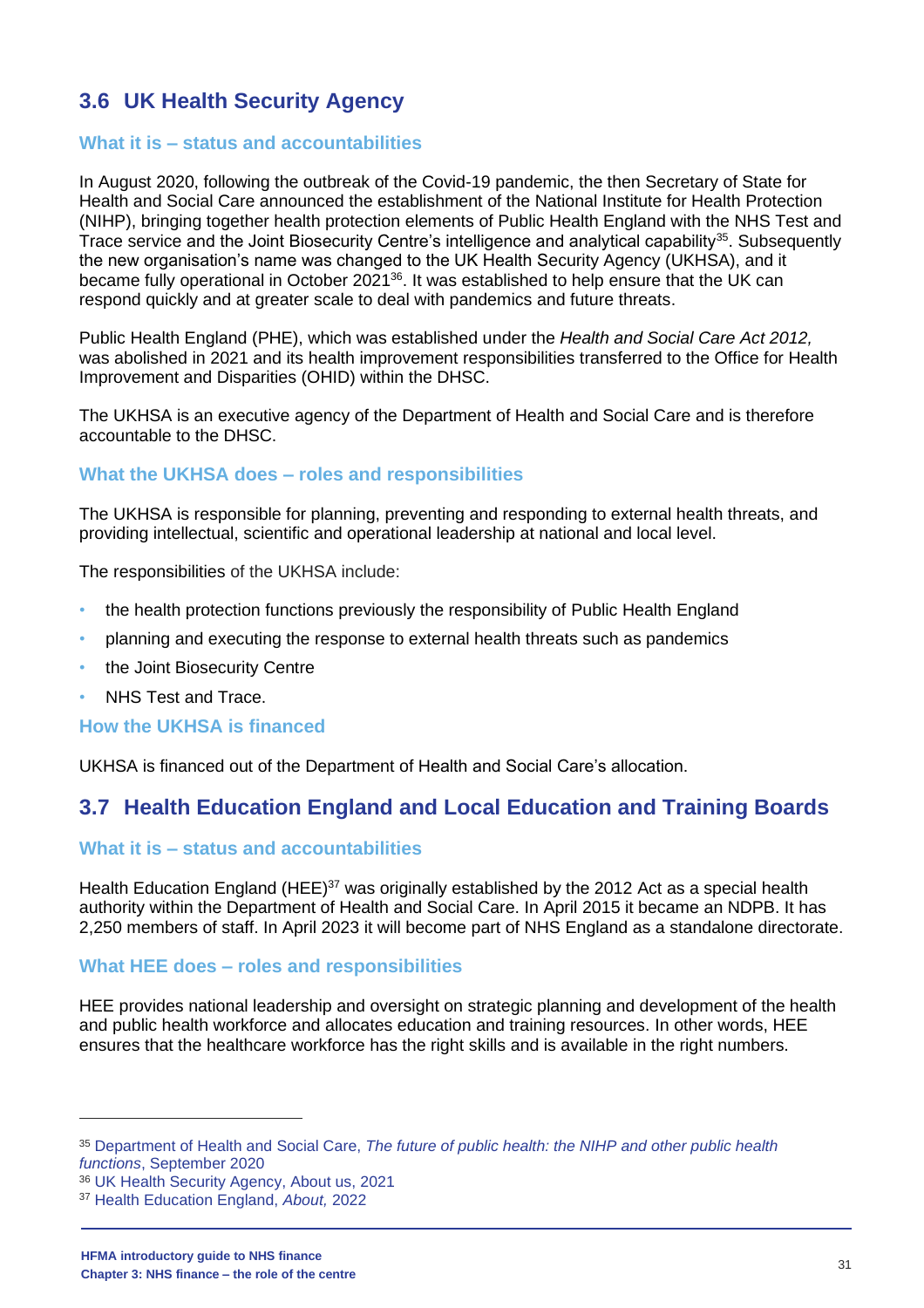HEE has the following key functions:

- providing national leadership on workforce planning and development, ensuring the security of supply of the professionally qualified clinical workforce
- appointing and supporting the development of Local Education and Training Boards (LETBs) to lead local planning and development activity
- promoting high quality education and training, responsive to the needs of patients and local communities
- allocating and accounting for NHS and public health education and training resources and the outcomes achieved38.

HEE has Local Education and Training Boards (LETBs) that are responsible for the training and education of NHS staff, both clinical and non-clinical, within their area. LETBs are committees of HEE and are made up of representatives from local providers of NHS services. There are seven LETBs covering England.

#### **How HEE is financed**

HEE is financed out of the Department of Health and Social Care's allocation.

## **3.8 NHS Digital**

#### **What it is – status and accountabilities**

NHS Digital<sup>39</sup> is the trading name for the Health and Social Care Information Centre (HSCIC). HSCIC was created as a special health authority in 2005 and changed to an NDPB in April 2013. It was rebranded as NHS Digital in 2016. In November 2021, it was announced that NHS Digital would be incorporated into NHS England, subject to legislation.

#### **What NHS Digital does – roles and responsibilities**

NHS Digital is responsible for the information, data and IT systems for commissioners, analysts and clinicians in health and social care in England.

NHS Digital has the following key functions:

- collect and disseminate data, to maximise the accessibility, quality and utility of health and care data
- run live services, both citizen facing such as the NHS app, and systems such as the electronic prescribing service
- develop new products, services and enablers
- support the UK response to Covid-19, through delivery of the digital services for test and trace and vaccinations.

#### **How NHS Digital is financed**

NHS Digital is financed out of the Department of Health and Social Care's allocation.

<sup>38</sup> Department of Health and Social Care, *[Framework Agreement between the Department of Health and](https://assets.publishing.service.gov.uk/government/uploads/system/uploads/attachment_data/file/815826/framework-agreement-hee-dhsc-2018-to-2021.pdf) Social [Care and Health Education England: 2018 –](https://assets.publishing.service.gov.uk/government/uploads/system/uploads/attachment_data/file/815826/framework-agreement-hee-dhsc-2018-to-2021.pdf) 2021*, July 2019 <sup>39</sup> NHS Digital, *[About NHS Digital,](https://digital.nhs.uk/about-nhs-digital)* 2022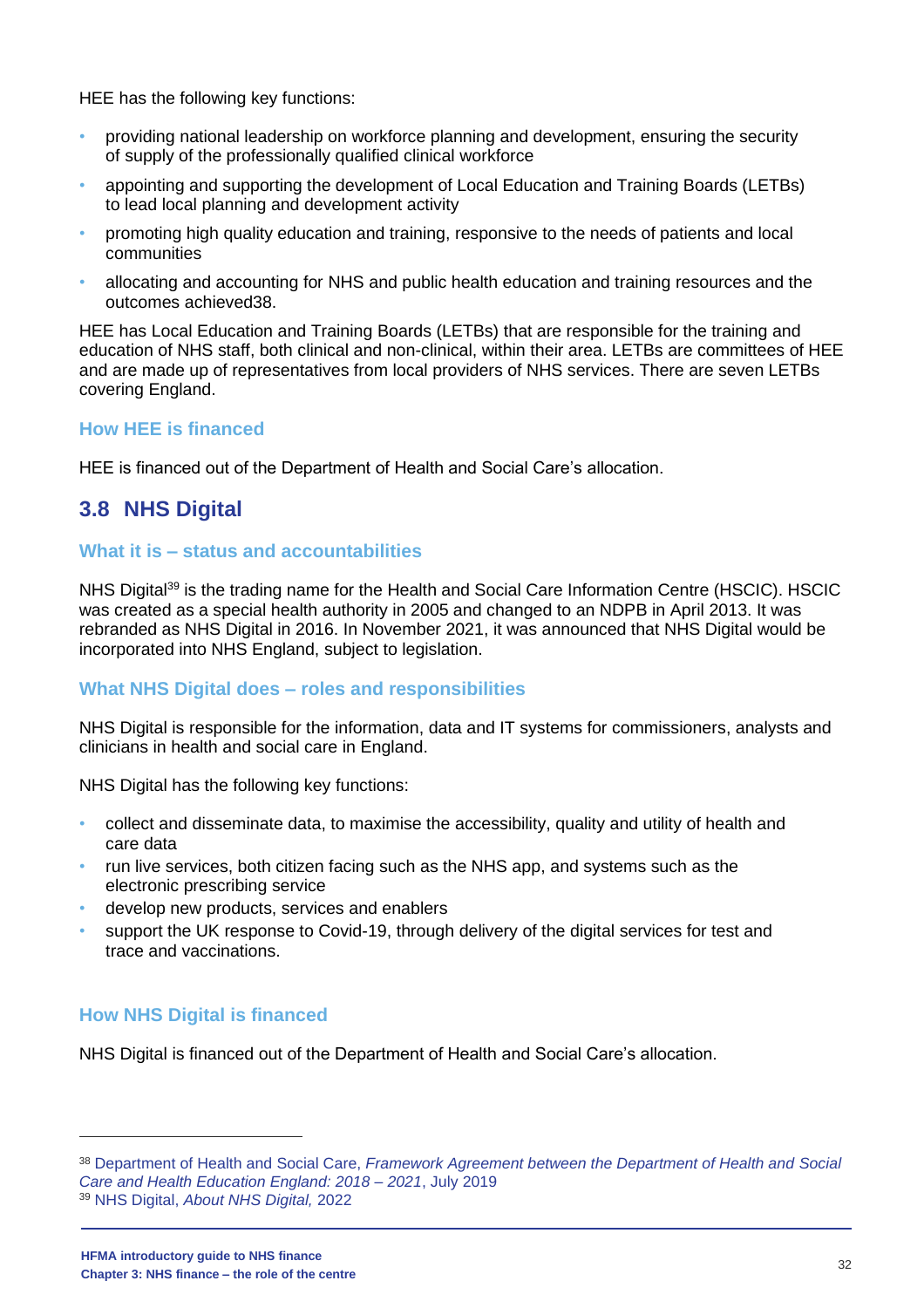## **3.9 Care Quality Commission (CQC)**

#### **What it is – constitution, structure and accountabilities**

The Care Quality Commission<sup>40</sup> began operating on 1 April 2009 as the independent regulator of health and adult social care in England. It is an executive non-departmental public body and was established to regulate fundamental standards of quality and safety, which were first set out in the *Health and Social Care Act 2008*.

Although it is formally an ALB of the Department of Health and Social Care, the CQC is independent of central government and directly accountable to Parliament. However (as with all ALBs), the CQC has a 'framework agreement' with the Department of Health and Social Care which sets out its relationship and lines of accountability. It also publishes a strategic plan which forms the basis of regular meetings with the Department.

#### **What it does – roles and responsibilities**

The CQC was given a range of legal powers and duties as part of the Health and Social Care 2008 Act, these include:

**CQC powers and duties** 

- registering providers of healthcare and social care to ensure that they are meeting the essential standards of quality and safety
- monitoring how providers comply with the standards by gathering information and inspecting them when the CQC think it is needed
- using enforcement powers, such as fines and public warnings and closing down services, if services drop below the essential standards and, particularly, if the CQC think that people's rights or safety are at risk
- acting to protect patients whose rights are restricted under the Mental Health Act
- promoting improvement in services by conducting regular reviews of how well those who arrange and provide services locally are performing
- carrying out special reviews of particular types of services and pathways of care, or investigations on areas where the CQC has concerns about quality and safety
- seeking the views of people who use services and involving them in the CQC's work
- telling people about the quality of their local care services to help providers and commissioners of services to learn from each other about what works best, where improvement is needed, and help to shape national policy.

As a result of the Health and Social Care Act 2012, the CQC gained additional responsibilities including the establishment of HealthWatch England.

#### **HealthWatch England**

HealthWatch England is a national body established to enable the views of people who use NHS and social care services to influence national policy, advice, and guidance. It is constituted as a statutory committee of the CQC and its chairperson is a CQC non-executive director. Its role is to provide leadership, guidance and support to local HealthWatch organisations (see chapter 8) and advise the Secretary of State, NHS England and NHS Improvement, and local authorities. HealthWatch England is funded as part of the Department of Health and Social Care's grant in aid to the CQC and must make an annual report to Parliament.

<sup>40</sup> [Care Quality Commission,](https://www.cqc.org.uk/about-us) *About us,* 2022